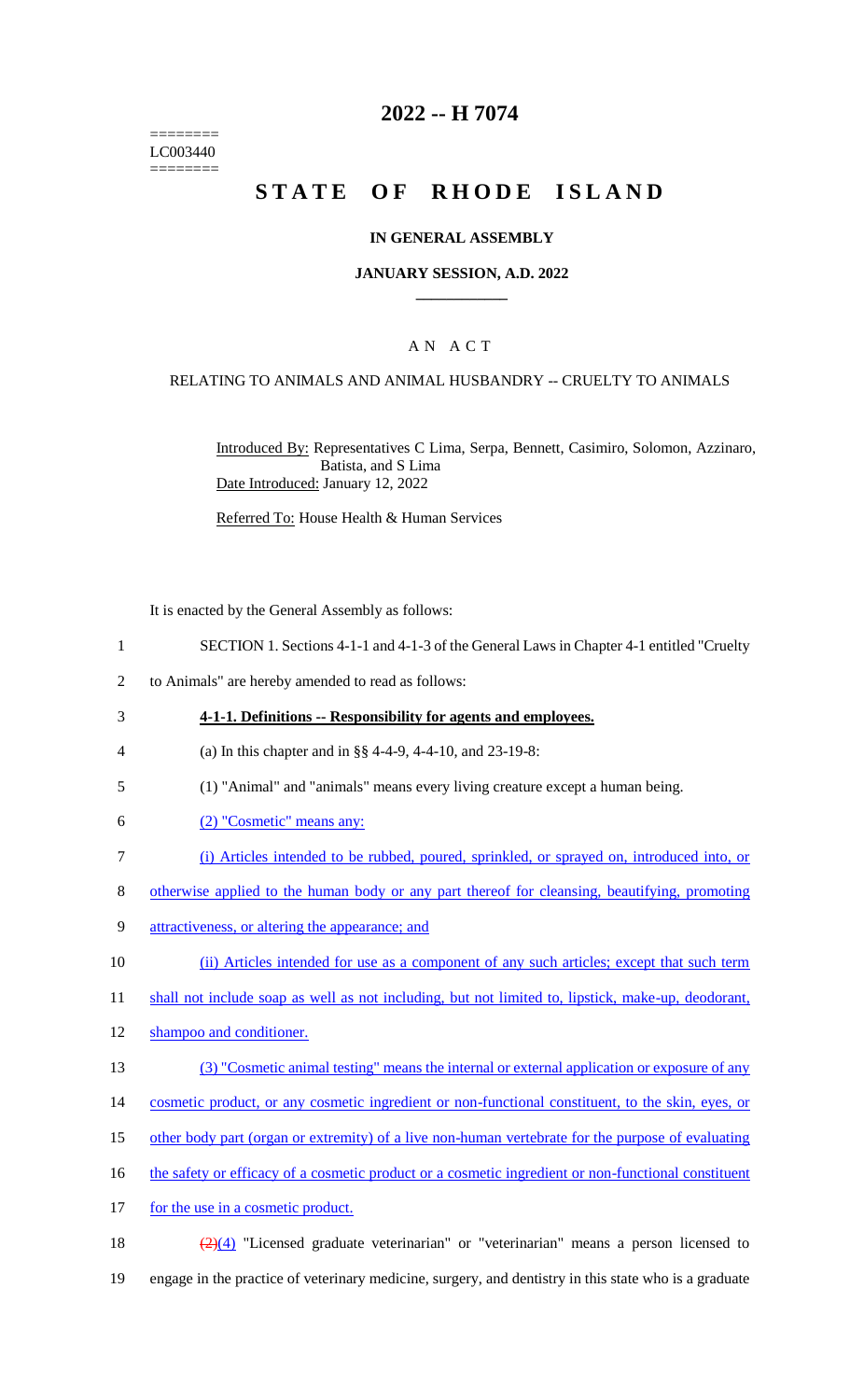of an accredited veterinary medical, surgical, and dental school or college of a standard recognized

by the Rhode Island Veterinary Medical Association.

 $\frac{(3)(5)}{2}$  "Owner," "person," and "whoever" means corporations as well as individuals.

 $\left(4\right)^{4}(6)$  "Guardian" shall mean a person(s) having the same rights and responsibilities of an owner, and both terms shall be used interchangeably. A guardian shall also mean a person who possesses, has title to or an interest in, harbors, or has control, custody, or possession of an animal and who is responsible for an animal's safety and well-being.

(7) "Ingredient" means any component of a cosmetic as defined by 21 C.F.R. 700.3.

(8) "Manufacturer" means any person whose name appears on the label of a cosmetic

10 product pursuant to the requirements of 21 C.F.R. 701.12.

11 (9) "Supplier" means any entity that supplies, directly or through a third party, any ingredient used in the formulation of a manufacturer's cosmetic.

13  $\left(\frac{5}{10}\right)$  Except for livestock as defined in § 4-26-3(6), "adequate living conditions" shall mean a sanitary environment that is dry and free of accumulated feces and free of debris and garbage that may clutter the environment, pose a danger, or entangle the animal. The environment

in which the animal is kept must be consistent with federal regulatory requirements, where

applicable, or generally recognized professional standards, where applicable, or otherwise be of

sufficient size so as not to inhibit comfortable rest, normal posture, or range of movement, and

suitable to maintain the animal in a good state of health. "Adequate living conditions" for livestock

as defined in § 4-26-3(6) shall mean best management practices established, no later than July 1,

2014, by the Rhode Island livestock welfare and care standards advisory council.

 $(6)(11)$  Except for livestock as defined in § 4-26-3, "hazardous accumulation of animals" means the accumulation of a large number of animals, to a point where the owner, possessor, or person having the charge of custody of the aforementioned animals fails to or is unable to provide "adequate living conditions" as defined herein, resulting in harm or danger to the health and wellbeing of the animals.

 (b) The knowledge and acts of agents of and persons employed by corporations in regard to animals transported, owned or employed by or in the custody of that corporation are held to be the acts and knowledge of that corporation.

**4-1-3. Unnecessary cruelty.**

 (a) Every owner, possessor, or person having the charge or custody of any animal, who cruelly drives or works that animal when unfit for labor, or cruelly abandons that animal, or who carries that animal or who fails to provide that animal with adequate living conditions as defined in § 4-1-1, or who engages in the hazardous accumulation of animals as defined in § 4-1-1, or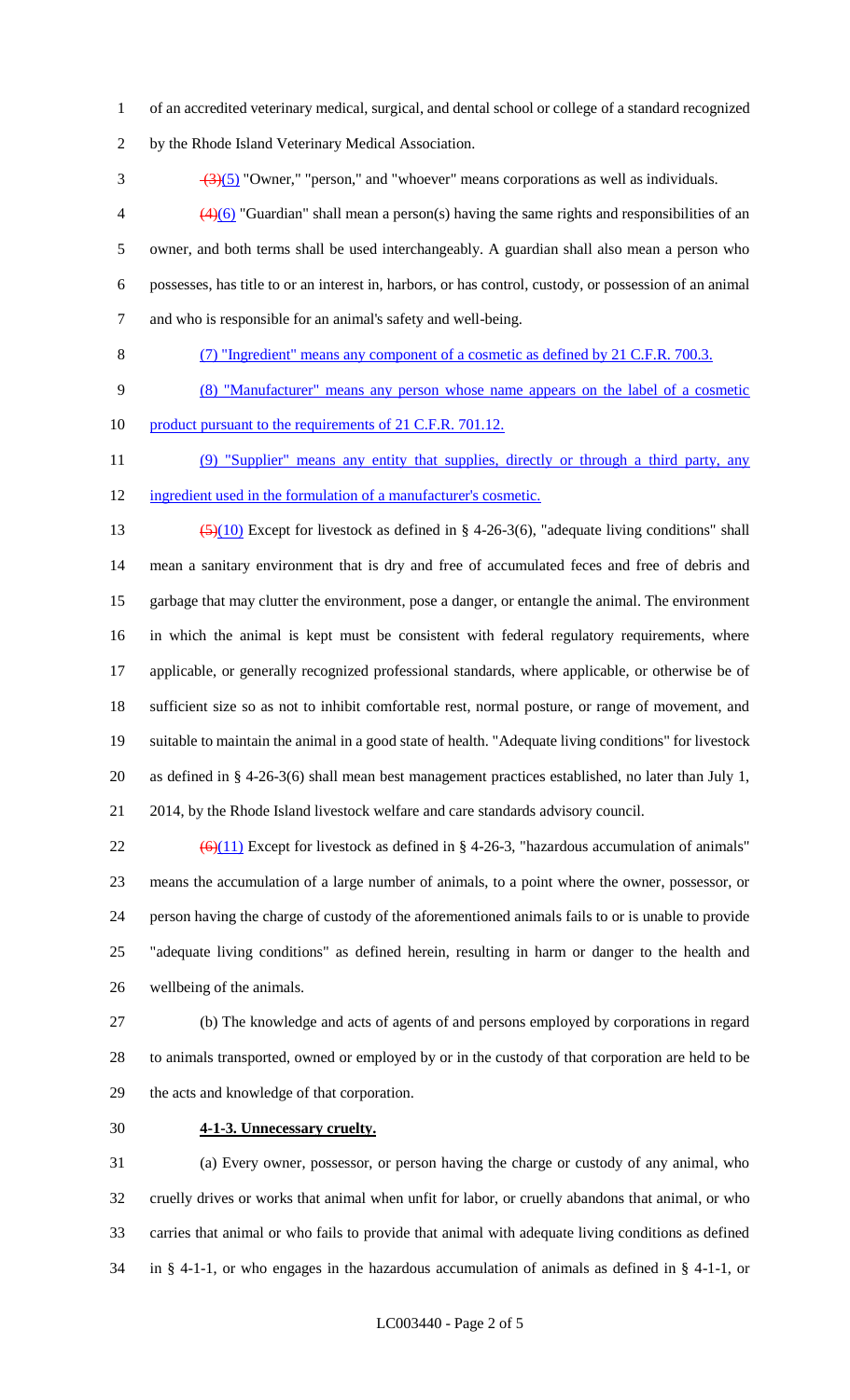causes that animal, to be carried, in or upon any vehicle or otherwise, in a cruel or inhuman manner; or willfully, intentionally, maliciously, recklessly, and/or knowingly authorizes or permits that animal to be subjected to unnecessary torture, suffering, or cruelty of any kind; or who places, or causes to have placed, on any animal any substance that may produce irritation or pain or that is declared a hazardous substance by the U.S. Food and Drug Administration or by the state department of health, shall be punished for each offense in the manner provided in § 4-1-2. If the offense described in this section results in the death of the animal, the person shall be punished in the manner provided in § 4-1-5. If any owner, possessor, or person having the charge or custody of any animal is found guilty of or pleads nolo contendere to a violation of this section and said violation involves the hazardous accumulation of animals, the court shall, in imposing a penalty under this section, take into account whether the defendant's conduct could be considered to be the result of a mental health disorder as defined in § 27-38.2-2. (b) The substances proscribed by subsection (a) do not include any drug having curative

and therapeutic effect for disease in animals and that is prepared and intended for veterinary use.

 (c) University, college, or hospital research facilities licensed and/or inspected by the U.S. Department of Agriculture or the U.S. Public Health Service of the Department of Health and Human Services shall be exempt from the provisions of subsection (a) provided that they are in good standing with the federal agency responsible for licensing or assurance of the facility.

19  $(d)(1)$  No person or manufacturer shall sell or offer for sale in the state any cosmetic that was developed or manufactured using an animal test, if the test was conducted or contracted by the 21 manufacturer or any supplier of the manufacturer on or after January 1, 2023.

- 22 (2) The prohibitions of subsection  $(d)(1)$  of this section do not apply to cosmetics
- developed or manufactured using an animal test if:

24 (i) The animal test is required by a federal or state regulatory authority and:

(A) There is no non-animal alternative method or strategy recognized by any federal

26 agency or the organization for economic cooperation and development for the relevant safety

- endpoints for the cosmetic ingredient or non-functional constituent;
- 28 (B) The cosmetic ingredient poses a risk of causing serious adverse health consequences
- 29 or death; and
- (C) The cosmetic ingredient is in wide use and cannot be replaced by another ingredient
- 31 capable of performing a similar function;
- (ii) The animal test is conducted outside the United States to comply with a requirement of
- a foreign regulatory authority, if no evidence derived from the test is relied upon to substantiate the
- 34 safety of the cosmetic pursuant to federal or state regulations;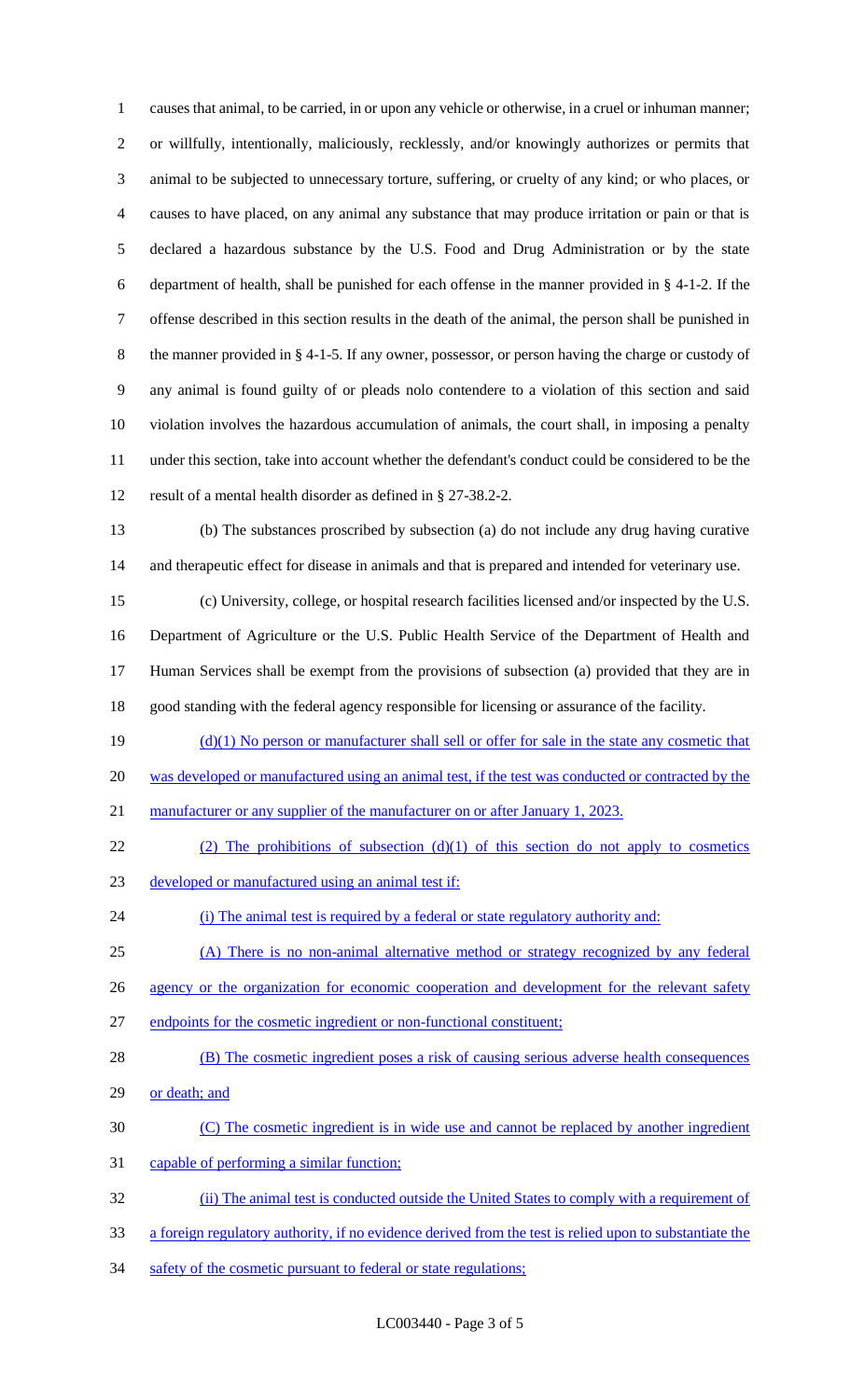1 (iii) The animal test is conducted on a product or ingredient subject to the requirements of 2 the federal Food, Drug, and Cosmetic Act, 21 U.S.C. § 351 et seq.; or 3 (iv) The animal test is conducted for non-cosmetic purposes pursuant to a requirement of 4 a federal, state, or foreign regulatory authority. No evidence derived from animal testing conducted 5 after the effective date of this subsection may be relied upon to establish the safety of a cosmetic 6 pursuant to federal or state regulations, unless: 7 (A) There is no non-animal alternative method or strategy recognized by any federal 8 agency of the organization for economic cooperation and development for the relevant safety 9 endpoints for such ingredient; 10 (B) There is documented evidence of the non-cosmetic intent of the test; and 11 (C) There is a history of use of the ingredient outside of cosmetics at least one year prior 12 to the reliance on such data. 13 (3) Any person or manufacturer that violates subsection (d)(1) of this section shall be 14 subject to a penalty of up to one thousand dollars (\$1,000) for each offense. If the violation is of a 15 continuing nature, each day during which it continues constitutes an additional, separate, and 16 distinct offense. 17 SECTION 3. This act shall take effect upon passage.

#### ======== LC003440 ========